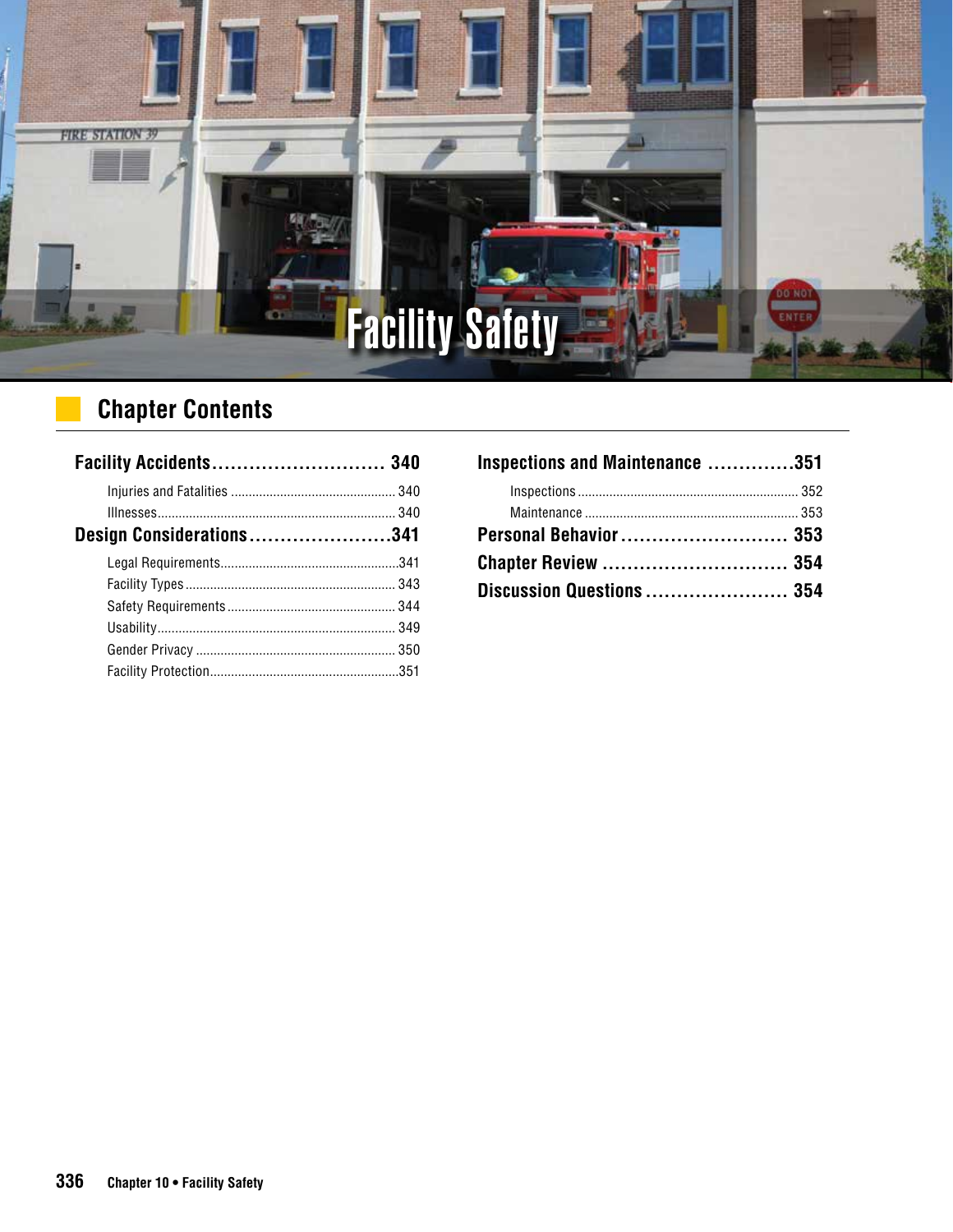

#### **Occupational Safety and Health for Emergency Services**

- 5. Describe the relevance for safety in the workplace including the importance of PPE.
- 10. Describe the responsibilities of individual responders, supervisors, safety officers, and incident commanders, safety program managers, safety committees and fire department managers as they relate to health and safety programs.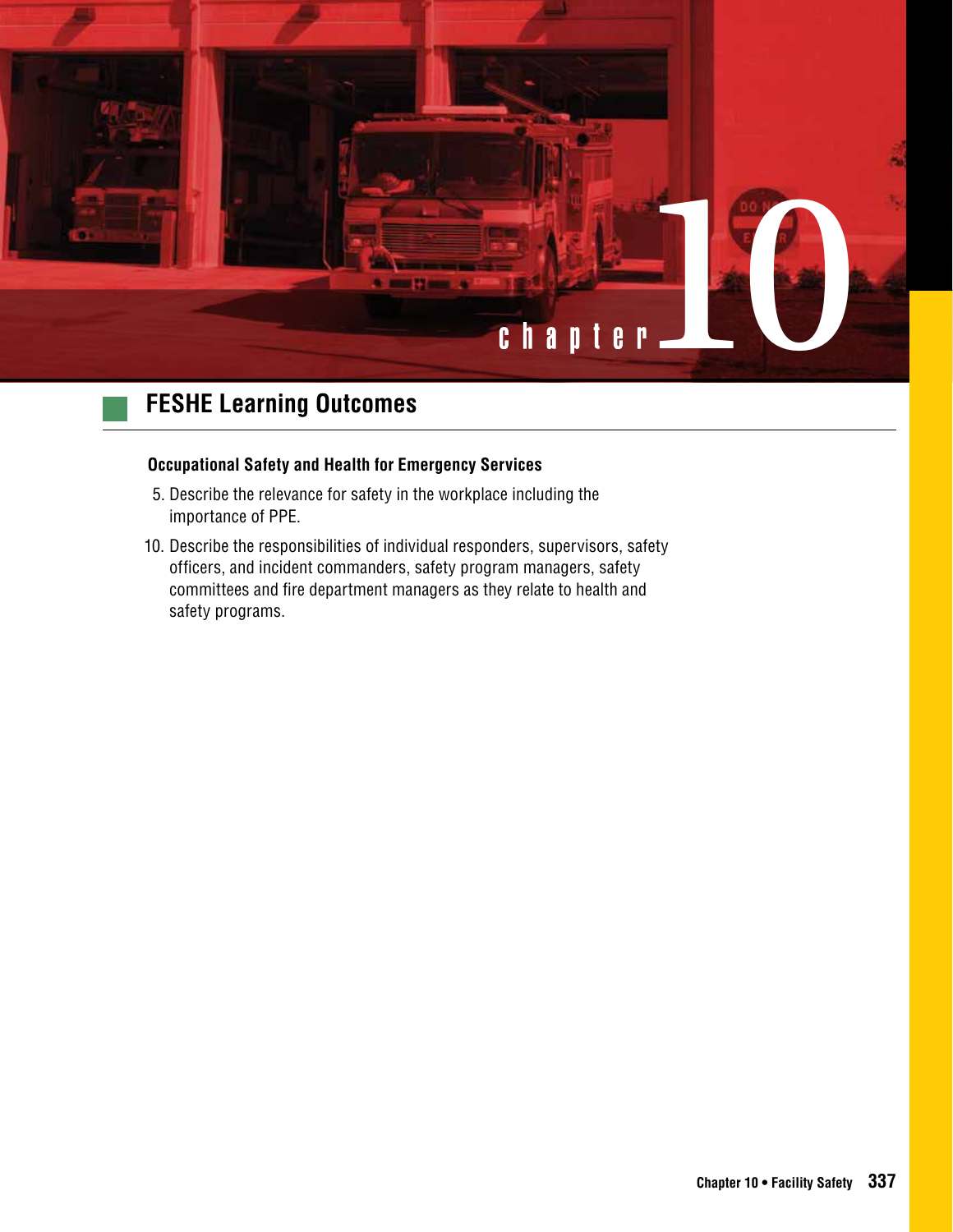# Facility Safety

# **Learning Objectives**

After reading this chapter, students will be able to:

- 1. Identify causes for injuries, fatalities, and illness that may occur in the facility environment.
- 2. Identify the design considerations for fire service facilities.
- 3. Describe the inspection and maintenance schedules and tasks for fire service facilities.
- 4. Describe individual firefighter behaviors that encourage on-site safety.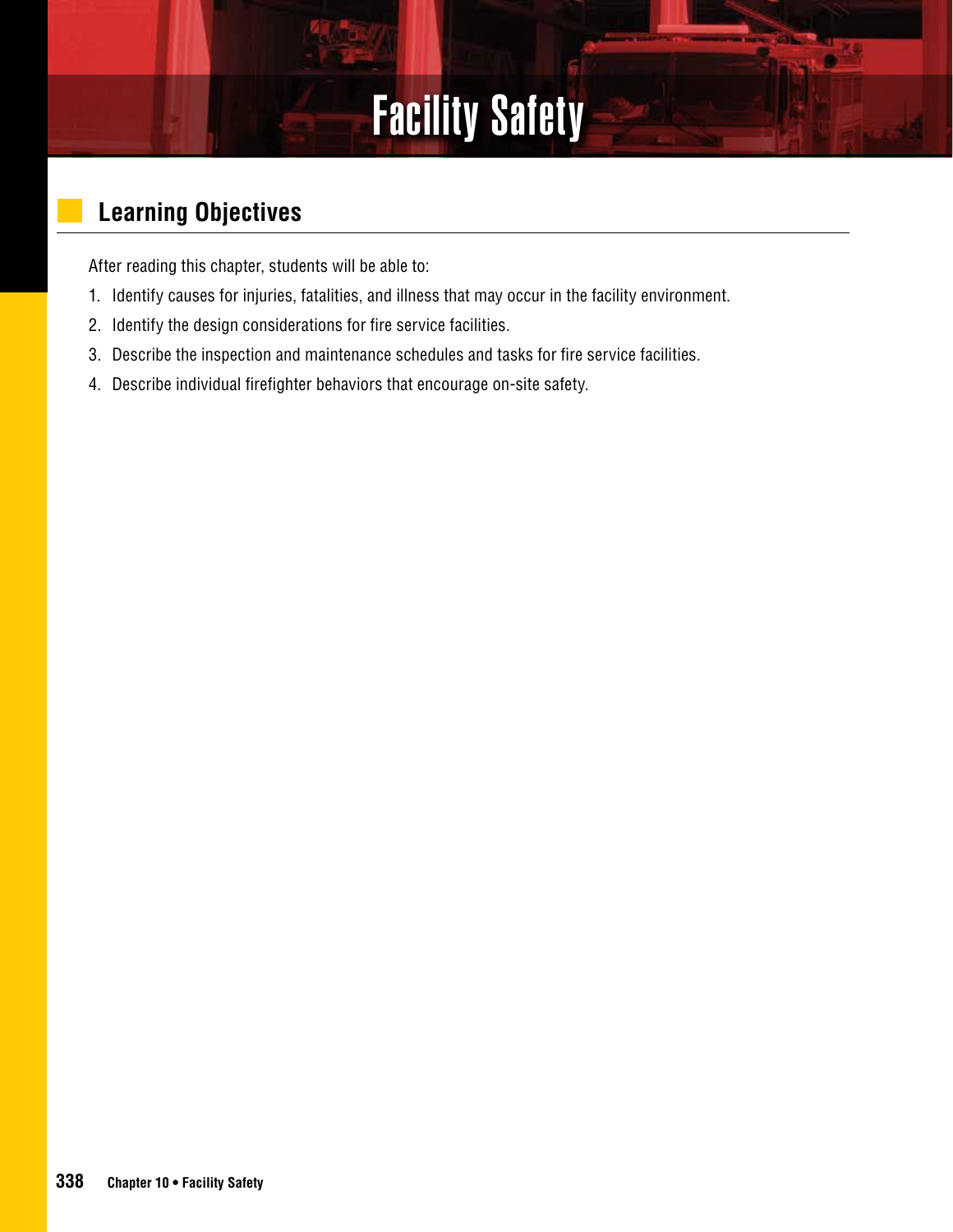# Chapter 10 Facility Safety



Fire and emergency services facilities include fire stations, administrative offices, dispatch centers, apparatus repair garages, equipment warehouses, training classrooms, burn buildings, aviation hangers, and driving pads. Throughout North America, these facilities vary widely in age, size, and design **(Figure 10.1)**. However, their goal should be the same: to provide a safe and healthy work and living environment.



**Figure 10.1** Design and construction of fire department facilities must adhere to established building codes.

Design and usage are two key factors in facility safety. Safety features can be engineered into a facility during the initial construction or through updates and renovations. *Safety and Health Considerations for the Design of Fire and Emergency Medical Services Stations*, published by the USFA and FEMA, is a useful online resource for health and safety officers (HSOs) in the process of building or remodeling a fire department facility. In order to help reduce onsite accidents and injuries, this manual addresses design aspects of fire and EMS stations that pertain to the health and safety of their personnel.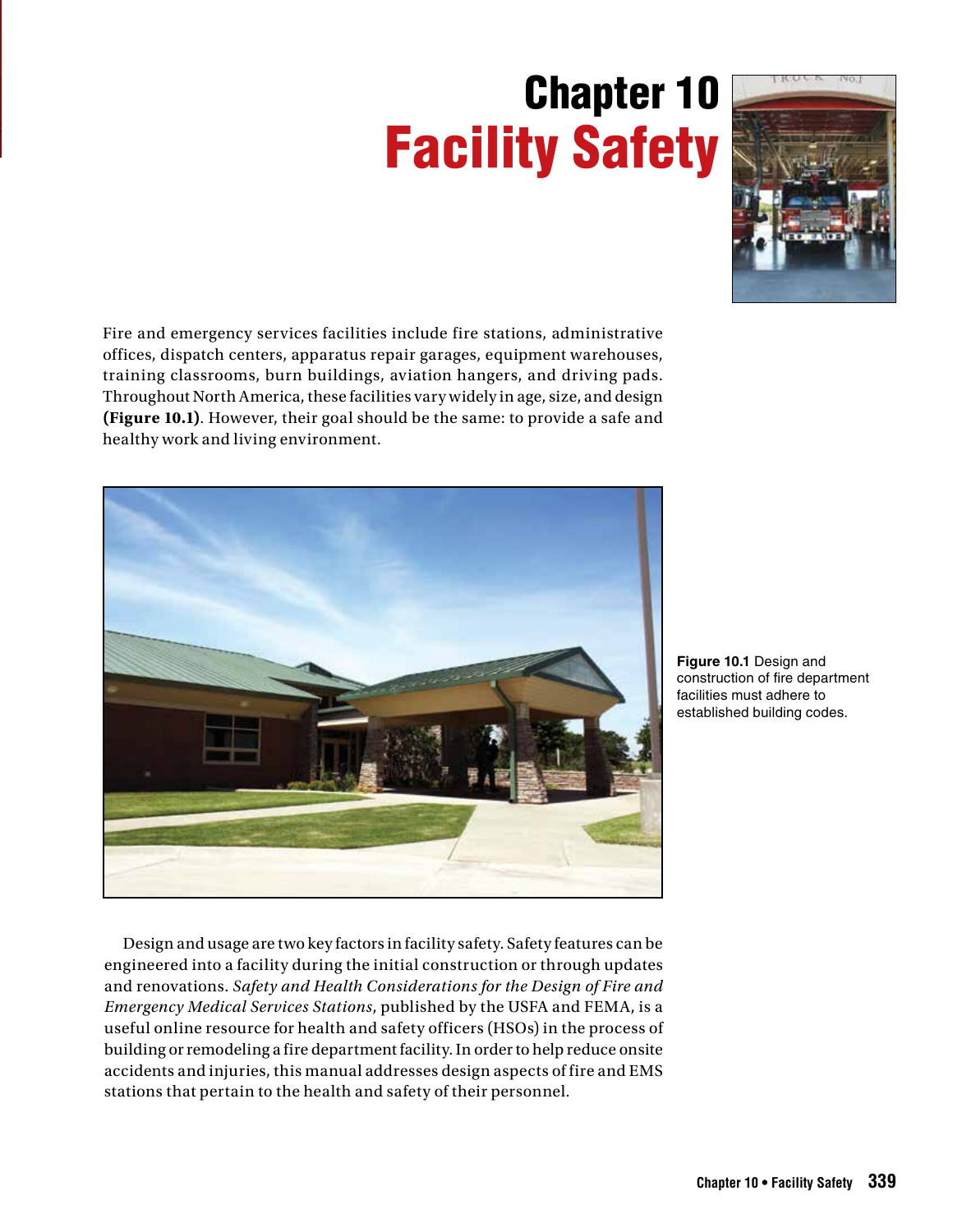However, facility safety also requires ongoing maintenance and a commitment to individual safety. The number of on-duty, non-fireground injuries has decreased over the past five years (NFPA, 2016) due, in part, to more fire departments incorporating safety and risk management into station planning, renovation, and design. Facilities in excellent condition benefit from cooperation on three levels:

- Governing agencies value the safety and health of their firefighters.
- Firefighters respect community property.
- Administration supports onsite safety and risk management.

This chapter discusses several safety design issues; addresses important components of station maintenance and inspection programs; and examines how the health and safety of any well-designed, maintained and inspected fire department facility also depends on the behavior of its occupants.

# Facility Accidents

Safety and risk management are key elements in the successful planning, renovation, and design of safer environments for first responders. HSOs should conduct facility risk assessments, beginning with areas of highest perceived risk, to reduce or mitigate many onsite hazards. HSOs should also monitor accident, injury, and close call data for facility-related incidents and how to prevent them.

#### **Injuries and Fatalities**

According to the NFPA, there were over 62,000 firefighter injuries reported in the United States in 2016. Nearly 37,000 of those injuries were not sustained on the fireground and involve strain, sprain, or muscular pain. Although national data does not specify facility-related injuries and fatalities, individual departments continue to report onsite incidents and consider how best to prevent them. A reduction in the total number of on-duty, non-fireground injuries over the past five years suggests that safer design, maintenance, and usage of fire and emergency services facilities can make a positive difference.

#### **Illnesses**

Job-related illness may result from worksite exposure to patients, other emergency responders, or hazardous contaminants. If safety procedures are not followed, illnesses can spread from the fireground or medical response to the facility environment. Other illnesses are directly related to unsafe practices in the facility environment. For example:

- **• Respiratory viruses from colds and the flu** Germs pass through direct physical contact, by touching surfaces where they have accumulated, or by breathing the airborne particles emitted by sneezing.
- **• Bacterial infections from biological contaminates**  Molds and mildew can cause bacterial infections when they are inhaled, due to poorly maintained HVAC systems.
- **• Allergies** Airborne dust, pollen, mold, mildew, and certain foods can cause unpleasant or dangerous immune system reactions.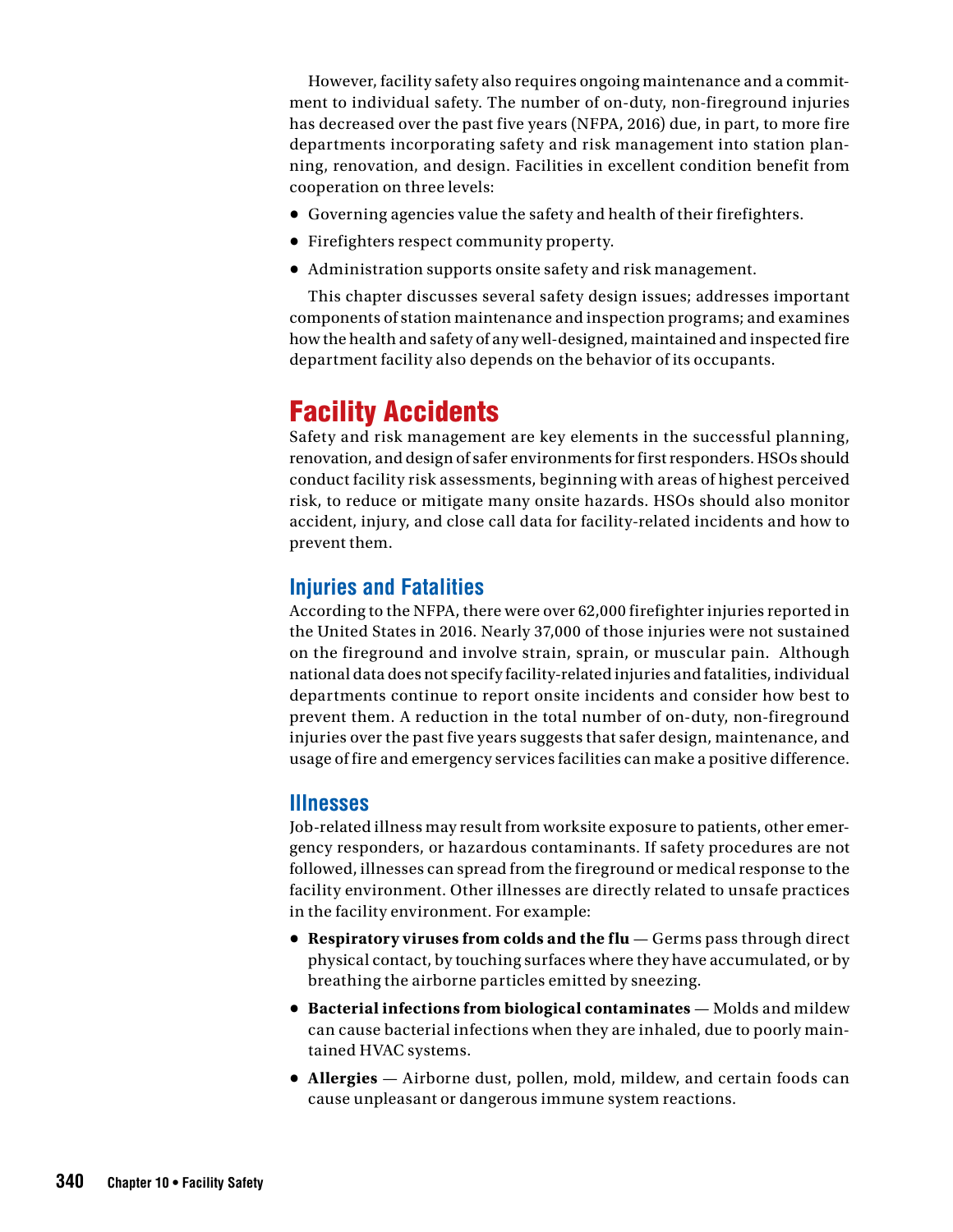- **• Food poisoning** —Disease-causing microbes, pathogens, harmful toxins and chemicals can contaminate food that is spoiled or improperly cooked. Contaminated plates, silverware, cutting boards, countertops and other surfaces can also spread foodborne illnesses.
- **• Cancer** Poorly insulated stations, doors, and windows can allow carcinogens to enter station living spaces. Proper disposal of chemical-protective clothing and cleaning of personal protective equipment (PPE) is essential to keep the facility free of cancer-causing agents and other occupational health hazards.

# Design Considerations

This section looks at the legal requirements for facility design and construction, including those addressed in NFPA 5000, *Building Construction and Safety Cod*e®. It also reviews the types of facilities normally operated by fire and emergency services organizations.

#### **Legal Requirements**

Building, electrical, mechanical, and plumbing codes are developed by professionals as industry standards. They give architects, engineers, contractors, and others in construction a way to adhere to criteria. The model codes and standards must be adopted by the authority having jurisdiction (AHJ) before they can be enforced. National codes evolve, so AHJs must regularly update them.

Amendments to the code are developed locally and put in place with national codes. Once adopted by the AHJ, the local adoptions and national building code become the design standard for all construction and renovations. All employers are subject to Occupational Safety and Health Administration (OSHA) state or federal regulations when planning, building, and inhabiting work sites.

 Agencies contemplating construction or remodeling should also seek legal advice. The AHJ for building construction may not be the agency that will occupy the building. A municipality, county, or even state may have legal jurisdiction over the construction of the facility. In some cases, local or regional planning boards must authorize the location and even the appearance of fire facilities.

Local and state codes frequently refer to other standards, such as NFPA 70E, *Standard for Electrical Safety in the Workplace*®, NFPA 101, *Life Safety Code*®, or NFPA 13R, *Standard for the Installation of Sprinkler Systems in Low-Rise Residential Occupancies.* The AHJ (and/or occupying agency) may determine that additional safety requirements should be included in the building. For example, some agencies protect their facilities with automatic sprinkler systems, even if these systems are not required by local building codes.

Fire codes may also be adopted by the AHJ to ensure that structures built under the jurisdictional building code are used safely. Fire codes establish guidelines for safe behaviors and are intended to prevent or mitigate the effects of fires. These codes are generally enforced by the local fire department.

NFPA 1500, *Standard on Fire Department Occupational Safety, Health, and Wellness Program,* lists safety standards for fire facilities in Chapter 9. It requires all fire departments to comply with all legally applicable health, safety, building and fire code requirements. The federal government has regulations for the safe use of facilities where personnel are employed. These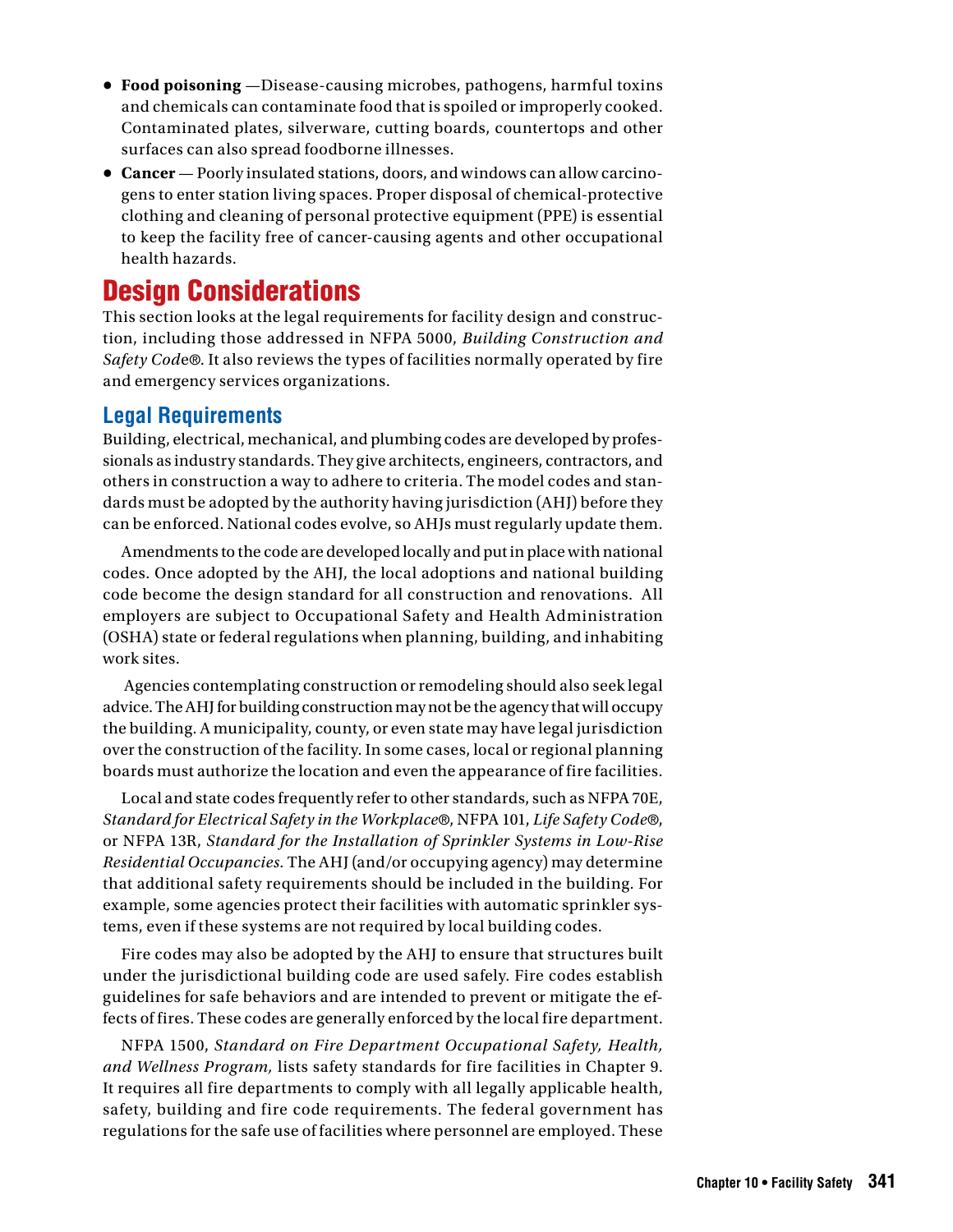are contained in the U.S. Code of Federal Regulations and enforced by OSHA or similar state agencies. Most states, Puerto Rico, and the U.S. Virgin Islands have OSHA-compliant programs modeled on national regulations.

Another federal regulation that applies to the design of fire and emergency services facilities is the Americans with Disabilities Act of 1990 (ADA). The 2010 ADA Standards for Accessible Design, published by the U.S. Department of Justice, set minimum requirements for government, public, and commercial facilities to be readily accessible to and usable by individuals with disabilities **(Figure 10.2 a and b)**.



**Figure 10.2 a and a** The Americans with Disabilities Act requires that government facilities be easily accessible to people with disabilities.

Structures and nonpublic areas may be exempted if the local authority can demonstrate that access is not necessary.

OSHA regulations require the use of signs and symbols to define specific hazards that can harm workers or the public. In particular, these regulations apply to facilities that store or use hazardous materials. NFPA 704, *Standard System for the Identification of the Hazards of Materials for Emergency Response,* presents a system of symbols that are required to indicate the presence of hazardous materials and their flammability, health, stability, and reactivity hazards. Safety Data Sheets (SDS) must be maintained for each chemical that is used or stored on a property. Finally, all chemical containers must be properly labeled in accordance with OSHA regulations.

Other required signage includes the following:

- **•** Warnings about wearing hearing and eye protection
- **•** Warnings about electrical power equipment
- **•** Prohibiting smoking or providing designated smoking areas
- **•** Warnings about slick areas **(Figure 10.3)**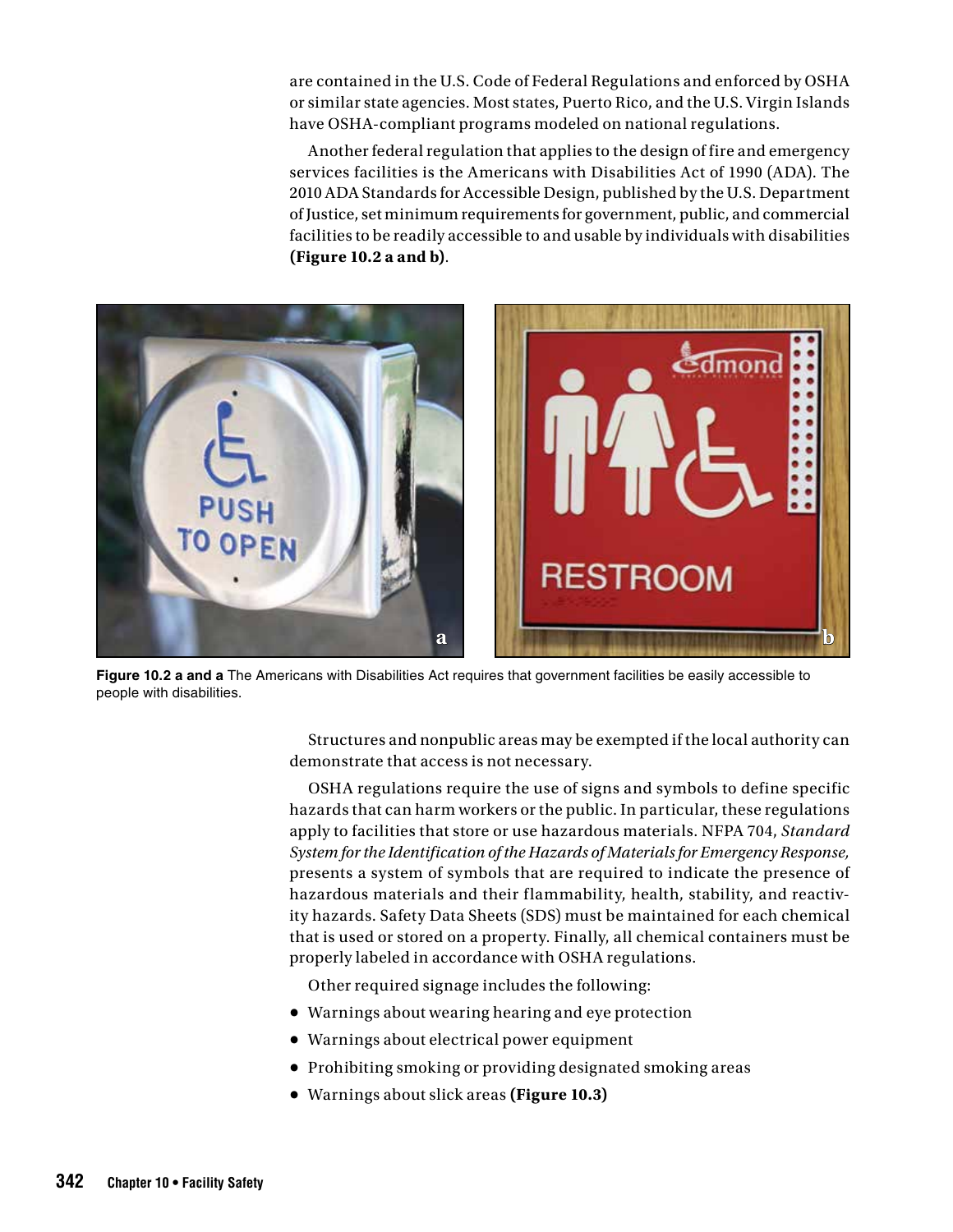### **Facility Types**

Safety requirements, whether or not they are mandated, exist for each type of emergency facility. Fire stations may include space designed and designated for the following health and safety functions:

- **Station facilities** —Structures intended to house emergency response apparatus, like land-based and marine (fireboat) stations, which may include personnel living quarters. Marine stations require special attention to mitigate water hazards, especially to station visitors. Newer station designs include integrated training props for firefighters and areas for community groups to meet. Community rooms must comply with ADA standards.
- **Apparatus and equipment maintenance facilities** Structures designed for the repair and maintenance of apparatus, vehicles, tools, and equipment.
- **Training facilities** Structures intended for training personnel. These facilities include classrooms, offices, smoke buildings, and live burn buildings or props **(Figure 10.4)**. If they are located adjacent to a station, care should be taken to assure that station operations do not introduce additional hazards to training operations or vice versa. Many new fire stations are designed to incorporate training facilities. This combined location increases efficiency by reducing staff downtime, cutting costs, and keeping firefighters in their first-due response areas.



**Figure 10.3** If there are slick areas in a station, a caution sign should be posted.



**Figure 10.4** Some fire stations have on-site or nearby training facilities like this burn building.

- **Administrative facilities** Structures that contain offices intended to house administrative and staff personnel.
- **Storage facilities** Structures designed to provide logistical support to the organization.
- **Communications centers** Structures that house telephone*,* radio*,* and other communications equipment, including emergency dispatch for the organization.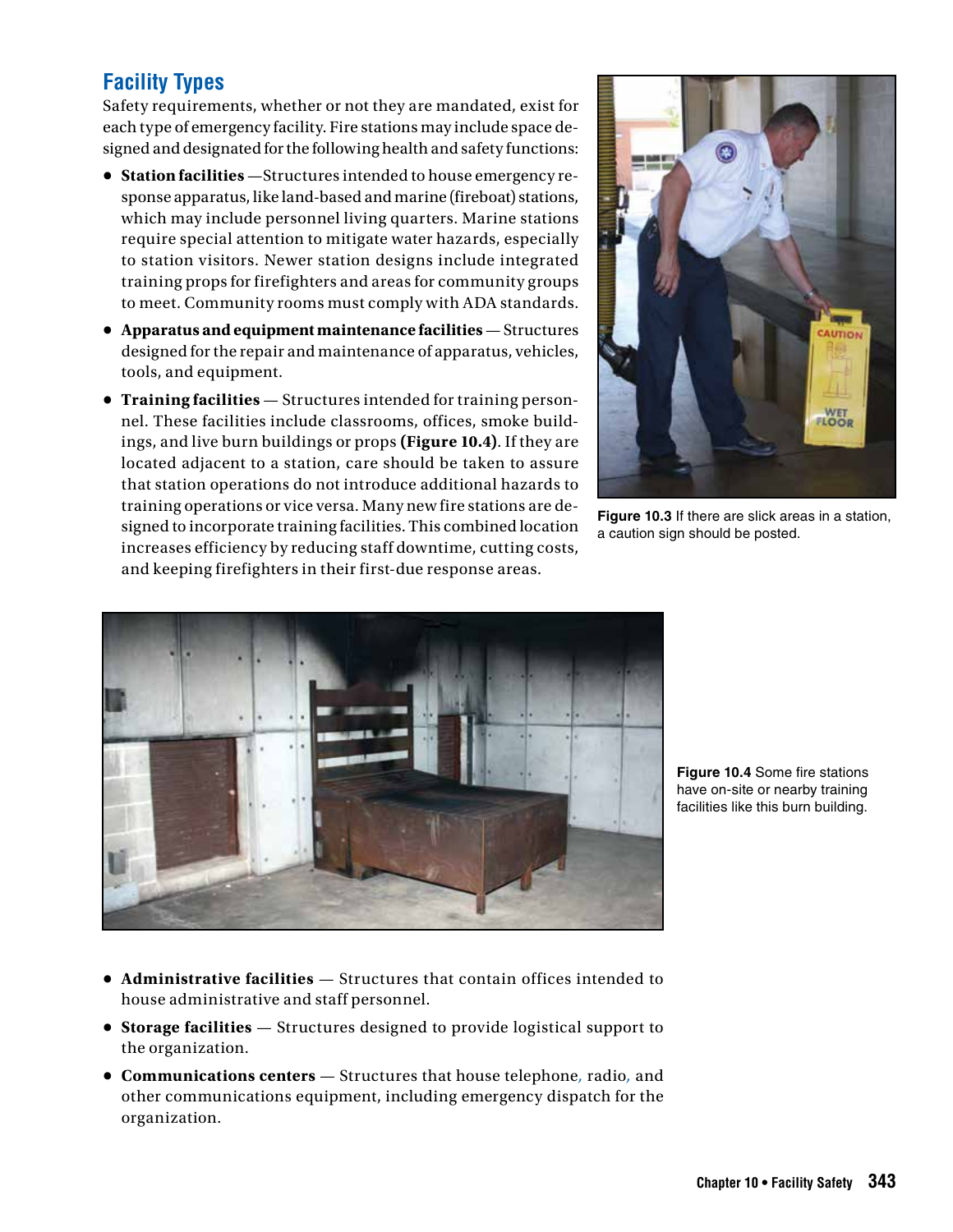**• Aviation facilities** —Structures located on airport property that provide hangar, maintenance and storage space for helicopters and/or fixed-wing aircraft used in wildland fire fighting. If connected to a station or located adjacent to a station, aircraft operations must not expose station personnel to hazardous conditions, and safe aircraft operations must not be compromised by station operations.

#### **Safety Requirements**

Each of these facilities will have safety requirements specific to the activities that occur in them. They will also share many of the requirements listed in the following sections:



The sick building syndrome describes a situation in which occupants of a building experience acute health or comfortrelated effects that seem linked to the amount of time spent in that building. The HSO is responsible for establishing the types of inspections performed at each facility. An inspection should be performed at least annually to comply with NFPA 1500, 9.1. Monthly inspections help to promptly identify and correct more immediate safety and health hazards.

Air quality requirements may include:

- Separating office and living quarter HVAC systems from apparatus and turnout storage HVAC systems
- Designing living quarter HVAC systems to be at higher pressures than apparatus bays
- Using an exhaust capture and filtration system **(Figure 10.5)** for apparatus bays
- Prohibiting smoking in all facilities
- Providing ventilation hoods in areas that may produce toxic or flammable vapors
- Installing passive ventilation systems in apparatus bays
- **•** Installing carbon monoxide detectors in sleeping and living areas of all existing and new fire department facilities
- Installing windows that open to allow ventilation
- Incorporating a climate controlled area for medical supplies, drugs, and other medications

#### *Decontamination and Cleaning*

NFPA 1500, Chapter 9, requires that fire departments provide facilities for disinfecting, cleaning, and storage in accordance with NFPA 1581, *Standard on Fire Department Infection Control Program.* OSHA, local health departments, and fire departments may require additional space and procedures for reducing or eliminating work-related illnesses. These safety measures include:

- Installing a stainless-steel lined decontamination area
- Installing a designated area and separate laundry equipment for cleaning and drying PPE



**Figure 10.5** Apparatus exhaust capture systems reduce air pollution in apparatus bays.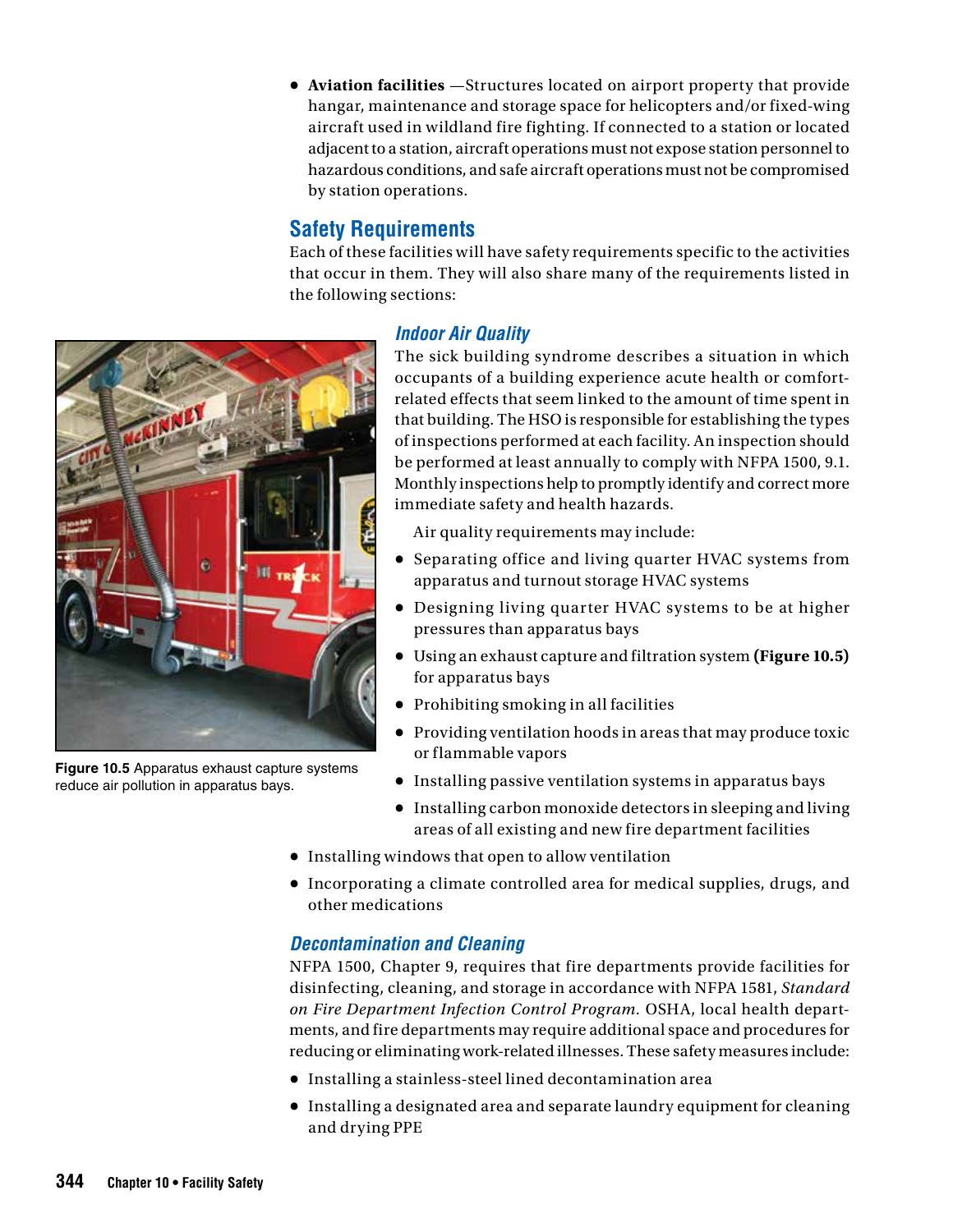- Requiring and issuing individual sets of bed linens to each occupant
- Installing emergency decontamination showers and eyewash stands
- Storing PPE away from living quarters
- Storing PPE in a separate room off the apparatus bay with a motion detector on the light so it turns off automatically
- Cleaning PPE or medical equipment away from kitchen and bathroom sinks
- Providing labeled medical waste containers
- Providing stainless steel sinks and countertops in kitchens **(Figure 10.6)**
- Installing antibacterial hand pump stations throughout the facility
- Enforcing proper hygiene in kitchen and bath areas
- Installing an apparatus bay drain system to capture and filter contaminated water and fluids

#### *Fire Protection*

Depending on the local building code, fire protection systems may be required in fire and emergency services facilities. NFPA 101, *Life Safety Code*®*,* addresses life safety from fire in both new and existing structures. It can be used in conjunction with a building code or alone in jurisdictions that have no building code in place. Fire protection systems include:

- Automatic and manual detection and alarm systems
- Kitchen ventilation hood fire suppression systems
- Kitchen stoves and ovens with automatic shutoffs
- Automatic sprinkler systems for the entire facility
- Paint booth fire suppression systems
- Fire extinguishers **(Figure 10.7)**
- Fire separation barrier between apparatus bay and office or living quarters
- Automatic fuel shutoff valve on cooking appliances (engaged whenever the station is dispatched)

If older fire stations are not protected by an approved, supervised automatic sprinkler system, they must have approved smoke detectors in every sleeping room. When a smoke detector is activated, a general evacuation alarm sounds throughout the building.



**Figure 10.6** Stainless steel appliances and countertops are designed for easy cleaning and to prevent the growth of bacteria.



**Figure 10.7** Fire extinguishers may be required in emergency services facilities.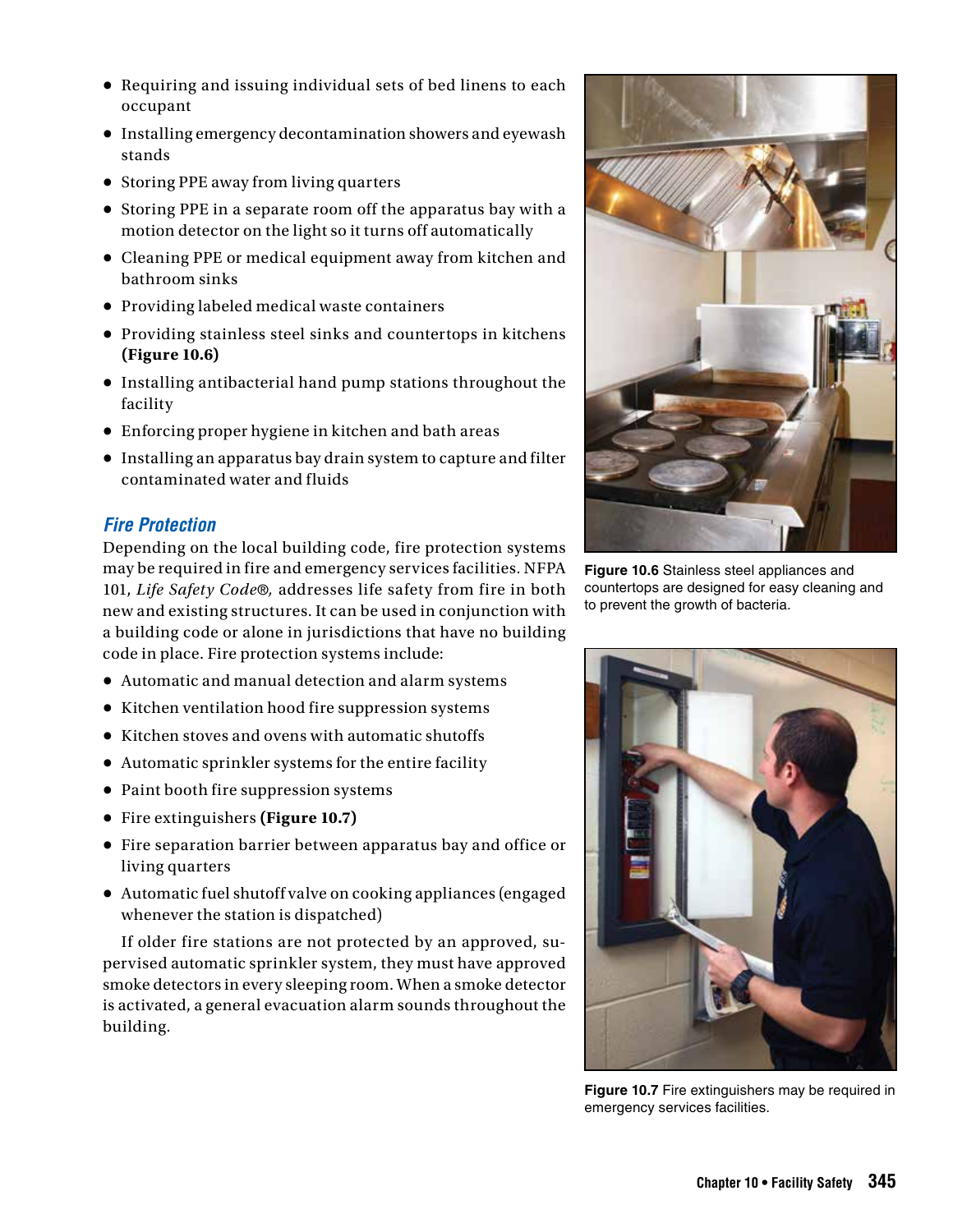#### *Hazardous Materials*

Hazardous materials found at fire and emergency services facilities often include flammable/combustible liquids, compressed/liquefied gases, and corrosives. Most are stored in small quantities and used for cleaning and maintenance. OSHA and local fire codes regulate the use and storage of these materials. Safety requirements for hazardous materials include:

- Maintaining a SDS book on-site
- Labeling all containers
- Constructing a flammable/combustible storage room or using an approved storage cabinet
- Storing hazardous materials in approved containers
- Providing the proper PPE for use with hazardous materials
- Providing containment systems for hazardous materials

#### *Ergonomic Concerns*

Ergonomics is the scientific study of people and their working conditions. It is concerned with designing and arranging things that people use in the workplace in order to improve efficiency, effectiveness, comfort, and safety. Ergonomics can be applied to fire and emergency services facilities by:

- Designing office workstations that relieve stress to backs, arms, and wrists
- Locating tools and equipment within easy reach
- Providing mechanical assistance for lifting heavy objects, such as cylinders in ambulances and ARFF apparatus

#### *Lighting*

Proper lighting reduces eyestrain and associated headaches. It is critical to prevent injuries and to complete work safely. General room illumination is established by building codes and OSHA, depending on the type of occupancy and work area. There are a number of lighting needs to consider in the design of a fire and emergency services facility:

- Installation and location of exit and emergency lighting **(Figure 10.8)**
- Installation of auxiliary lighting powered by batteries or generator
- Installation of suitable lighting in each room or work area
- Connection of lights to emergency alert systems in fire stations
- Installation of traffic warning and control lights
- Installation of accessible work (drop) lights in apparatus and shop areas
- **•** Installation of exterior security lighting around the building perimeter and parking areas

#### *Floor Surfaces*

Floors in fire and emergency services facilities should provide a nonslip walking surface, reduce noise levels, and reduce physical strain on legs, back, and lower body. Options include vinyl, carpet, and ceramic tile.



**Figure 10.8** Emergency exit lighting serves as one component of an overall lighting strategy.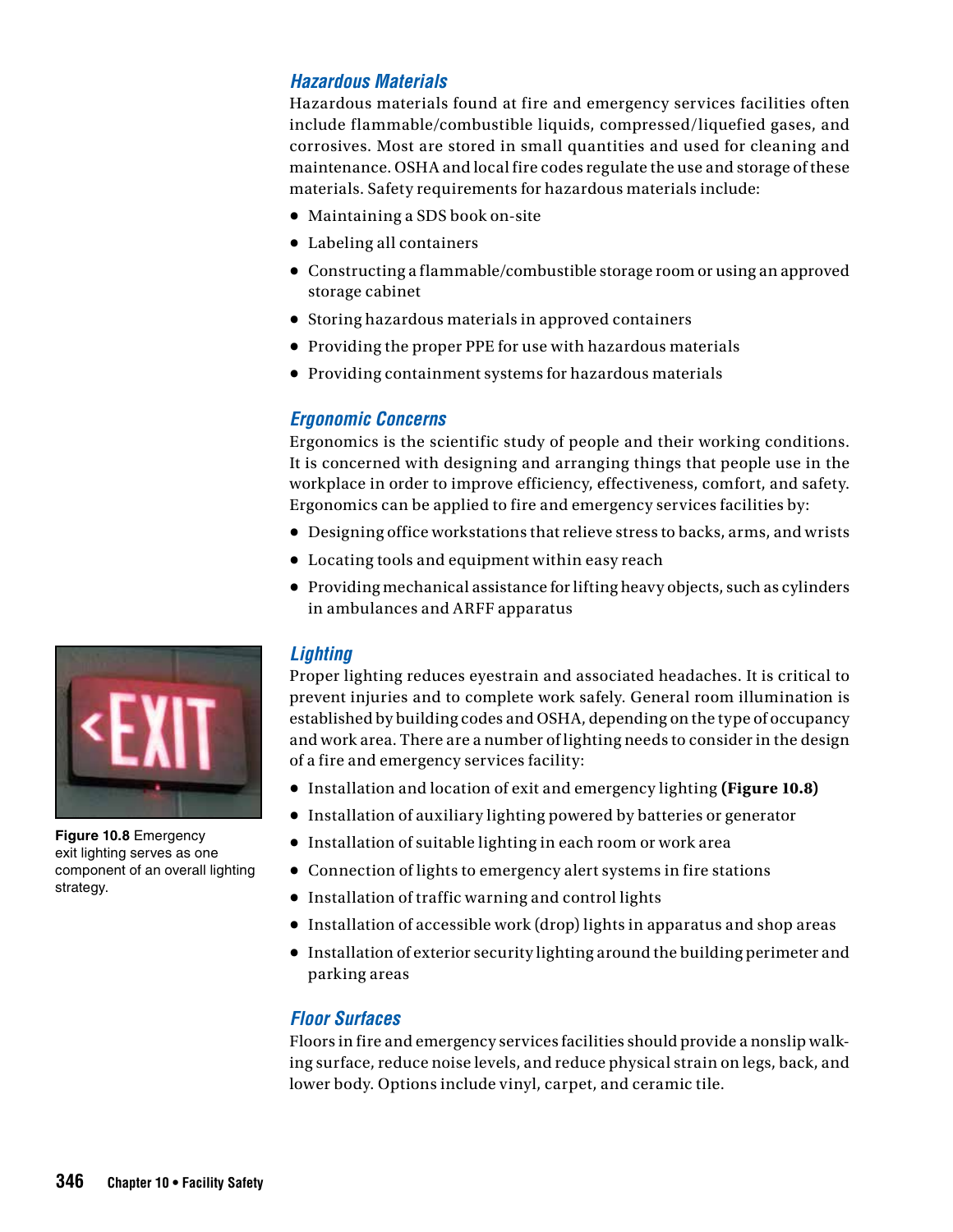A popular choice for floors of apparatus bays is smooth-troweled concrete with a sealant. In apparatus bays, walkways and backing guideline stripes should be designated by striping or a contrasting color. Floor drains should be located where apparatus are parked, and the surface under a truck should slope directly toward the drain to prevent liquids from pooling on the floor and creating a slipping hazard. Maintenance pits should be avoided when possible. If necessary, they need to be gated and secured.

Floors in physical fitness areas should be covered with rubber or vinyl tiles that absorb impact and moisture. The floor area should be large enough for exercise areas that are free from equipment. Sound-suppressing carpet or tiles reduce noise in office, living, and sleeping areas. Kitchen and bathroom areas should be covered with ceramic tile or similar easy-to-clean surfaces. Tile and grout must be sealed to prevent staining.

#### *Stress Reduction*

Heart attacks continue to be the leading cause of death among firefighters on duty. Repeated exposure to loud alarm systems contribute to on-duty stress. Startling alarms and bright lights, especially those that awake sleeping firefighters, can cause heart rates to soar. Alert tone technology and illumination methods can counteract and reduce stress. Additional ways to minimize stressors include:

- Testing for noise levels in all facilities
- Installing noise-reduction materials on floors, walls, and ceilings
- Installing an alert system that uses colored lights to illuminate rooms and an audio alert that gradually increases in volume from soft to loud

#### *General Requirements*

Many safety requirements do not fit a specific category; they include the following:

- **Roadway access** Station driveways should be long enough to accommodate the longest apparatus housed there **(Figure 10.9)**. This distance should provide ample time for the driver/operator to assess the traffic, activate warning devices, and prepare to enter the roadway. It should also provide time for oncoming traffic to see the apparatus and stop. Traffic control lights and audio warning devices linked to the alert system should be installed to warn motorists. Station driveways should be visible in both directions of traffic flow.
- **Medical equipment**  Emergency equipment for use by facility occupants must be located where it is easily accessible. Medical equipment includes



**Figure 10.9** A station driveway should be long enough to accommodate the longest apparatus in a fire station. *Courtesy of Chris Mickal/District Chief, New Orleans (LA) FD Photo Unit*

first aid kits, defibrillators, and oxygen inhalators **(Figure 10.10, p. 348)**. Equipment and a direct source of communication should be available to citizens who meet in community rooms that are connected to fire stations.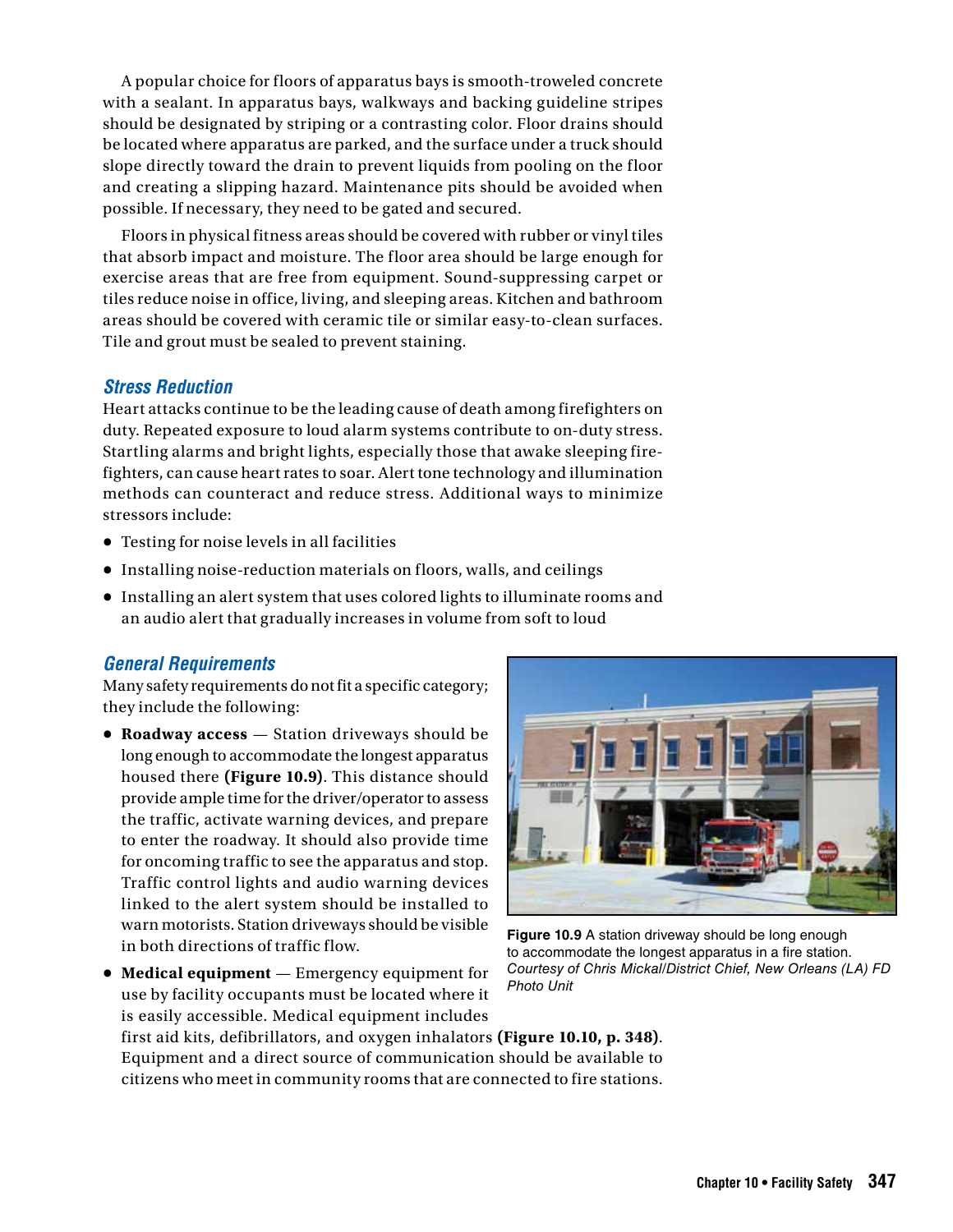

**Figure 10.10** Defibrillators and other emergency medical equipment must be accessible in all facilities.

- **Evacuation plans** All facilities, especially those open to the public, must develop evacuation plans and post them along travel routes. Structures designed for shelter-in-place protection during a weather emergency should designate the safe area on their plan.
- **Slide poles** —Slide poles have been used for more than a century to move firefighters from upper stories to the apparatus bay of multistory stations. Unfortunately, use of these poles has resulted in foot, ankle, and leg injuries. Firefighters have also died from falls through the opening on the upper floor. Slide poles in older facilities must be equipped with required safety accessories, including a cushioned mat at the base of the pole, a removable covering for the hole, and a guardrail with retractable gate around the hole and pole. In some states, no new installations of slide poles are permitted.
- **Security** An ever-increasing safety concern is security for public facilities. Vandalism of unattended facilities, theft, and violence toward fire and emergency services personnel have led to increased security measures that include:
	- Locking stations when they are unattended
	- Providing security card swipe doors to all exterior and apparatus bay entrances
	- Requiring visitors to use a single point of access and requiring they be escorted while on the property
	- Requiring vendor preapproval through internal governmental security departments
	- Installing bulletproof glass in exterior doors and windows
	- Installing security fences and gates around parking areas
	- Installing burglar alarms and panic alarms for staff working in offices
	- Installing external security bars or grills on windows and doors
	- Hiring personnel to provide security
	- Providing a secure, locked cabinet or closet for controlled drugs or medical supplies
	- Installing video surveillance camera systems
- **• Storage** Injuries from falling objects are common. Items stored on mezzanines, lofts, or high-storage shelving can be dropped or fall on their own. The following modifications can prevent injuries related to storage locations and practices:
	- Require that all vertical file cabinets with three or more drawers have a file interlock mechanism that prevents opening more than one drawer at a time.
	- Place a lip on the open edge of storage shelves, and a retaining wire or bar at six-inch intervals along the edge of elevated storage areas, to keep items from falling.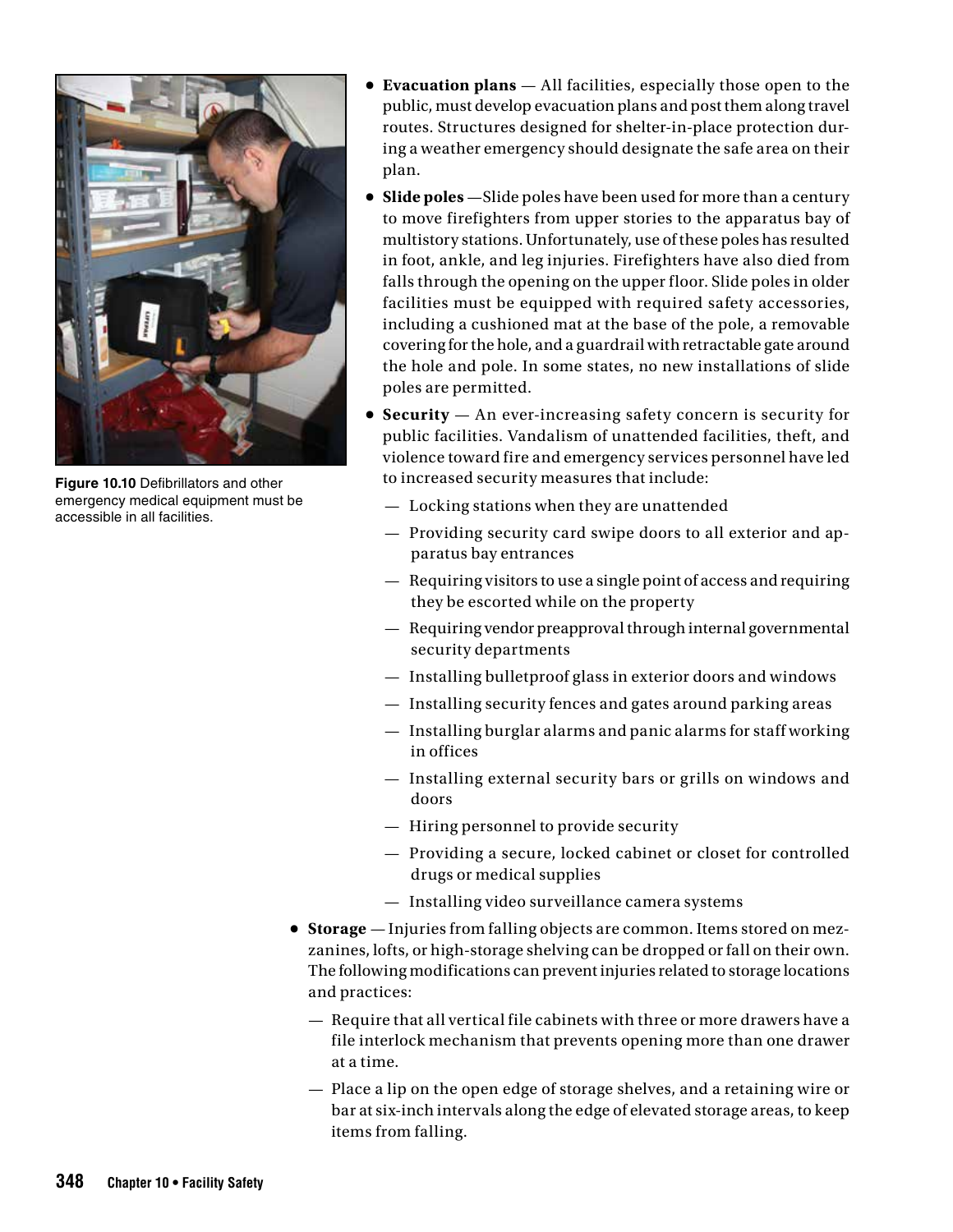- Secure all compressed gas cylinders to a back wall to prevent them from toppling over.
- Require a wall or guard rail at least 42 inches (1.1 m) high on all mezzanine storage areas.

#### **Usability**

When designing a facility or renovating one, usability is another important consideration. Usability, or user-centered design, means that the structure meets the goals, mental models, tasks, and requirements of its occupants. Usage of fire and emergency services facilities has changed drastically over the past 50 years. New services have been added and personnel requirements have changed. Usability issues include the following:

- Life expectancy of structure
- Auxiliary power

- Station height
- Drive-through versus back-in station
- Physical fitness equipment **•** Public accommodations

**•** Gender privacy

#### *Life Expectancy of Structure*

Fire and emergency services facilities are usually built to last at least 50 years **(Figure 10.11)**. However, because of the high cost of replacing stations, a building may stay in service for more than a century.

Extending the life of an old building can pose serious problems. It can be difficult to predict the demographics of the service area, and to anticipate changes in services and personnel. As land use surrounding a station changes, apparatus and personnel needs must be reanalyzed along with the utilization of stations. Fire agencies that once assumed responsibility for ambulance service no longer meet the requirements for that role. Facilities in other agencies may lack proper accommodations for women. It is also possible that station designs of today will not be able to accommodate larger apparatus or crew sizes in the future. Advances in technology may make current station designs obsolete.



**Figure 10.11** In many parts of the country, fire stations are more than 50 years old.

In areas where rapid growth is expected, some departments set up temporary stations consisting of manufactured homes and large metal sheds. Care must be taken that these temporary facilities do not compromise personnel safety.

#### *Station Height*

Most fire stations constructed in recent years have been single-story facilities. Departments look at predicted population growth and purchase parcels of land sufficient to accommodate single-story facilities.

#### *Drive-Through vs. Back-In Station*

There is less opportunity for an accident in a drive-through station, but it takes a considerably larger lot and budget **(Figure 10.12, p. 350)**. Without a corner lot and side street, a driveway must be built to connect the street to the rear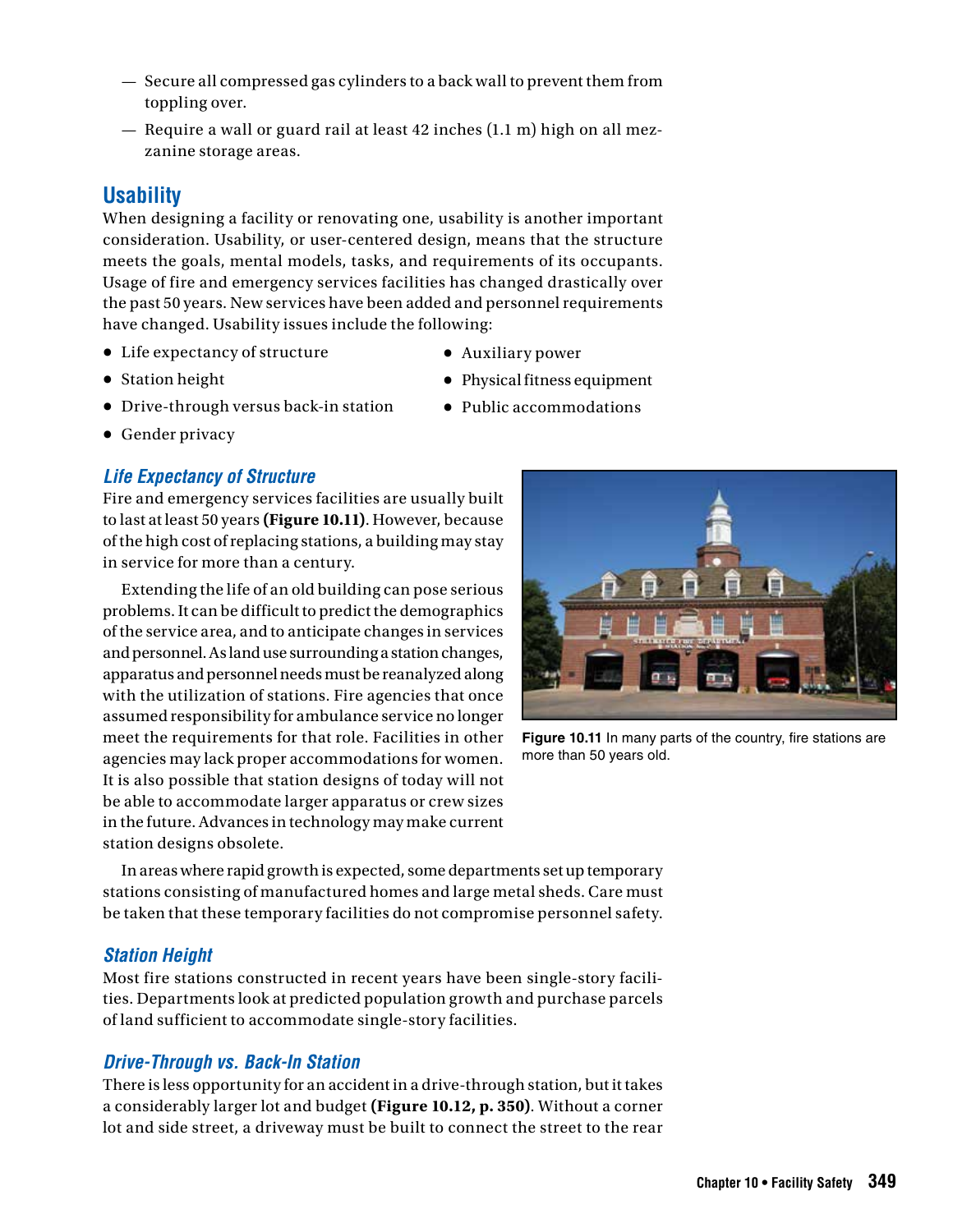

**Figure 10.12** Fire stations with drive-through bays all but eliminate the possibility of accidents that occur when apparatus are backed into stations.

apron. This driveway permits a driver to reach the rear apron by making only right turns and provides the best view of potential obstructions. A driveway is also needed on the left to serve as an alarm bypass or a staging area.

The lot size requirement is smaller for back-in stations, and experience is essential for safe backing procedures. Rear- and side-view cameras, floor paint, and lighting can assist drivers in safely backing fire apparatus. Driver experience, communication, and situational awareness are also essential to preventing backing accidents.

#### *Gender Privacy*

One of the most significant changes in station design is the growing need for gender-specific, gender-neutral, or gender–friendly facilities. As more women enter the

fire service, departments either retrofit facilities or design facilities to meet the increased need for privacy in living quarters. Areas that have the most need for privacy are sleeping areas, locker and changing areas, restrooms, and showers. In addition to increasing privacy and improving sleep quality, the change from dormitory sleeping arrangements to private cubicles or private rooms may also reduce exposure to illnesses, such as colds and flu.

#### *Auxiliary Power*

Because modern fire and emergency services facilities depend on electricity to power more equipment than in the past, high-capacity auxiliary generators are essential. Today's generators operate with natural gas, propane gas, or diesel fuel, and they can provide power for an entire facility. This increased capacity ensures that firefighters will have uninterrupted power in case of an outage. It may also convert the station into a place of refuge for displaced citizens. Periodic testing evaluates how well a station reacts to a power disruption and which internal equipment or systems continue to function.

Solar power is also becoming a viable source of energy for daily facility use. It can reduce the size of backup power sources, thus reducing overall costs.

#### *Physical Fitness Equipment*

Because cardiac arrest is the leading cause of firefighter fatalities on the job, fire department administrations and labor organizations are increasing their requirements for participation in physical fitness programs. To accommodate these programs, designs for new facilities include space for physical fitness equipment and floor areas for core workouts.

To address safety needs, physical fitness areas should be large enough to allow personnel to perform exercises; to access each piece of equipment; and to provide a clear passage through the room. Floor coverings should be easy to clean, soundproof, and cushioned. The space should be well-illuminated and offer exterior air ventilation when weather permits. Large windows to interior high traffic areas enable coworkers to see who is exercising.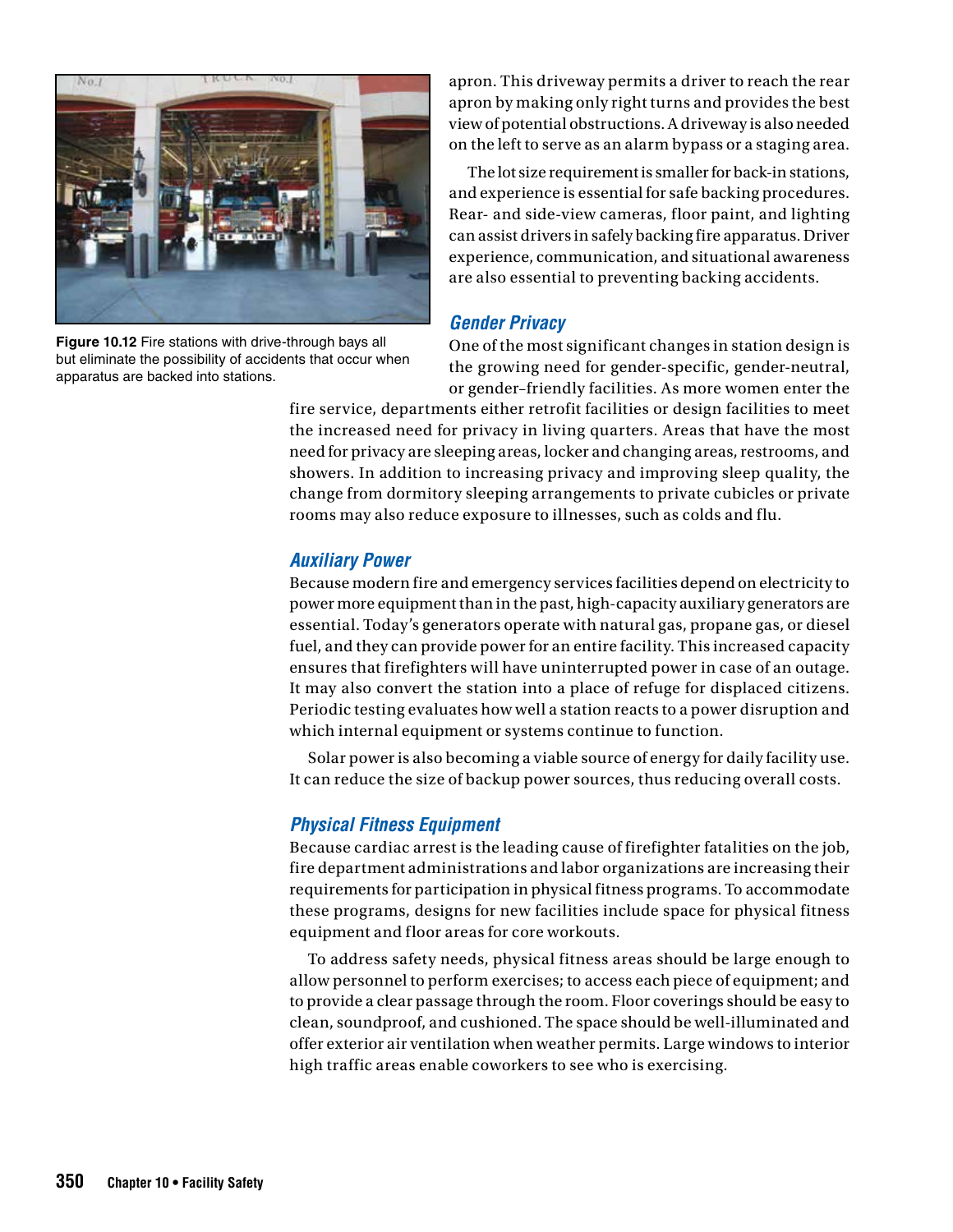#### *Public Accommodations*

Unless they are privately owned, fire and emergency services facilities are public property. As governments attempt to cut net expenses, non-emergencyrelated activities have started to take place in facilities. Administrative facilities, training centers, and, in particular, fire stations are increasingly being opened for public use. Nongovernmental organizations have also collaborated with fire and emergency services organizations to provide services through these facilities. Uses include the following:

- **Community use**—Community meeting rooms or areas are added to a facility for voting, public meetings, health examinations or vaccinations, CPR classes, and other civic events. If possible, this area should have its own access and public restrooms.
- **Place of refuge** During emergencies or natural disasters, fire stations and other facilities are used as places of refuge. They offer accessibility and space; auxiliary power and sanitary facilities; and sufficient storage space to hold emergency supplies. When fire stations are used in this manner, firefighters should have secure storage for their own belongings and separate living quarters to shower and dress.
- **Safe Place** The Safe Place program provides access to help for youth in need. Its yellow and black sign outside a fire station or other facility designates the site as a place where victims of abuse, lost children, and those in danger can seek assistance (**Figure 10.13**). Station personnel are trained to assist victims and refer them to the proper authorities. Those authorities go to the Safe Haven site to talk with the youth and determine if he or she needs professional help.

# **SAFF**

#### **Facility Protection**

Facilities in regions that experience tornadoes, hurricanes, earthquakes, or other catastrophic natural disasters must be designed to protect their occupants from these hazards. Some areas may also need structural protection

from potential terrorist attacks. Safe rooms and storm shelters may be added to structures. Video surveillance of all exterior entrances ensures that firefighters know who is on the other side of a door before they open it. Bollards can be installed to protect fixed objects around the facility, such as fuel pumps.

# Inspections and Maintenance

Facilities must be inspected and maintained regularly to prevent deterioration. The responsibility for both of these duties may be spread through the fire and emergency services organization or shared with another department of local/ state government. Administrators, supervisors, and individual firefighters all participate in inspection and maintenance procedures.

**Figure 10.13** A Safe Place sign at a fire station means the site provides immediate help for youth in need.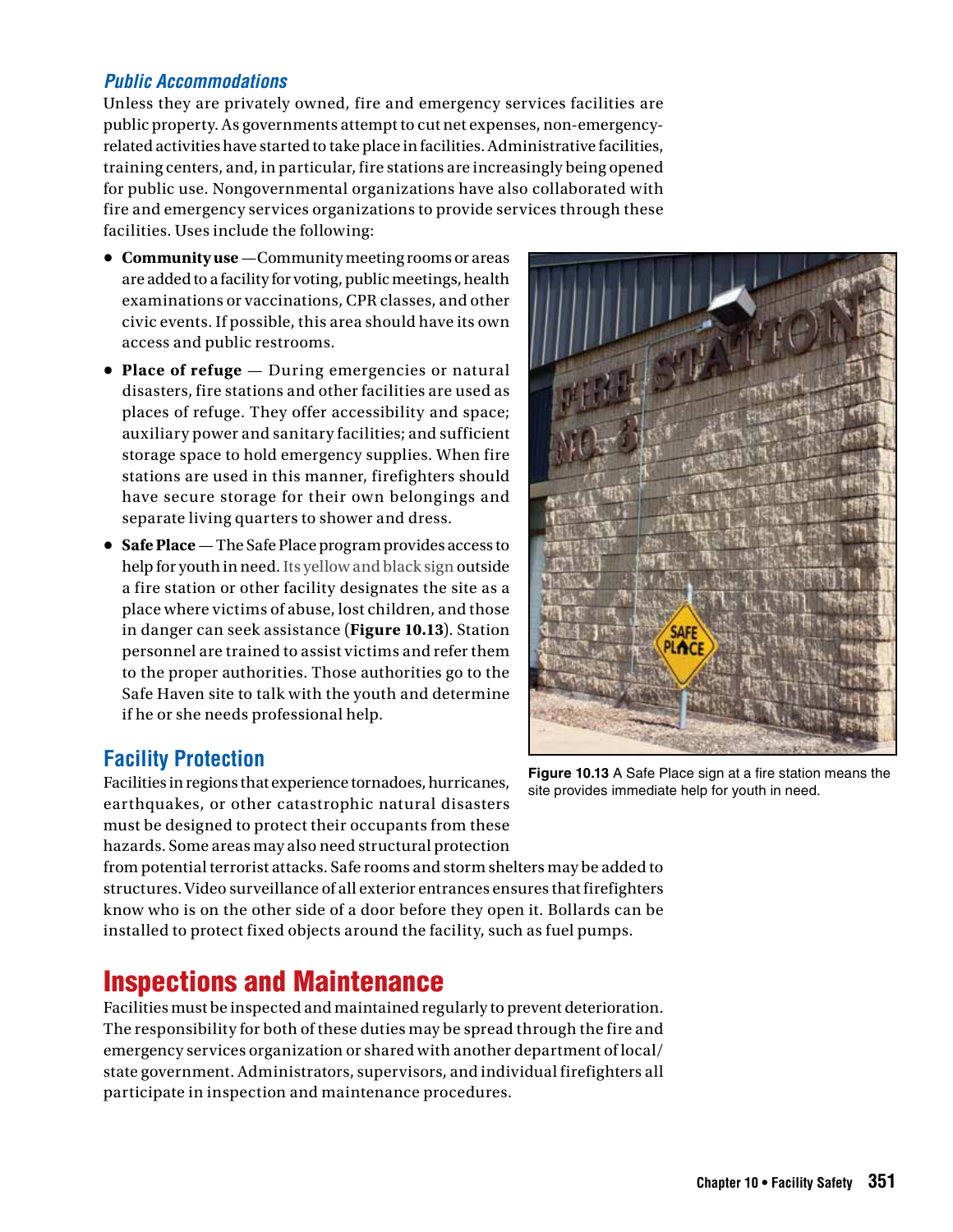

**Figure 10.14** Station inspections are generally performed on a weekly or monthly basis by personnel assigned to the facility.

#### **Inspections**

Performed properly, inspections ensure a safe and healthy work environment. According to NFPA 1500, 9.3., each fire department "shall have an established system to maintain all facilities and to provide prompt correction of any safety or health hazard or code violation."

The least formal and most frequent inspection is one that every member of the organization can perform. In a career or combination organization, a shift change is the first opportunity for facility inspection. Immediately following the formal change of command or during station cleaning, personnel informally inspect the condition of the facility and note any maintenance needs. Through the chain of command, repairs are made or reported to the proper authority.

During their shift, personnel repair or report any needs they have noted. As a form of preventive maintenance, they make small repairs before urgent problems develop. In a volunteer organization, this type of inspection may occur whenever the unit holds mandatory training or work sessions.

A more formal inspection is usually performed weekly by the company or chief officer **(Figure 10.14)**. These inspections may coincide with a thorough cleaning of the facility. This level of cleaning and inspection allows an officer to note more significant maintenance needs, such as painting, caulking, and replacing filters. Monthly inspections are generally performed by a district/battalion chief. The thoroughness of these inspections is similar to the weekly inspection. Monthly inspections may result in more detailed repairs or alterations and require greater expenditures or budget requests.

Finally, the HSO and/or a fire prevention officer performs an annual inspection. It ensures compliance with health and safety policies and with fire and life safety codes. The focus of the annual inspections is on the condition of the facility and on the safe behavior of its occupants. The HSO may inspect air quality, noise levels, tool guards, chemical storage, oil buildup on floors, and door seals throughout the facility.

The HSO should test the air quality in the building annually, or when the need arises, to reduce the potential for illness from germs or excessive levels of carbon monoxide. Testing equipment samples the air and determines the parts per million of contaminants, such as dust or pollen. Inspection results may recommend cleaning air ducts or replacing filters. Apparatus room contamination should also be tested to determine if apparatus exhaust systems need to be installed.

The HSO is also responsible for testing the noise level in the facility. Noisetesting instruments determine the level in decibels (dB). Facility noise originates from the HVAC system, kitchen range ventilation hood, auxiliary power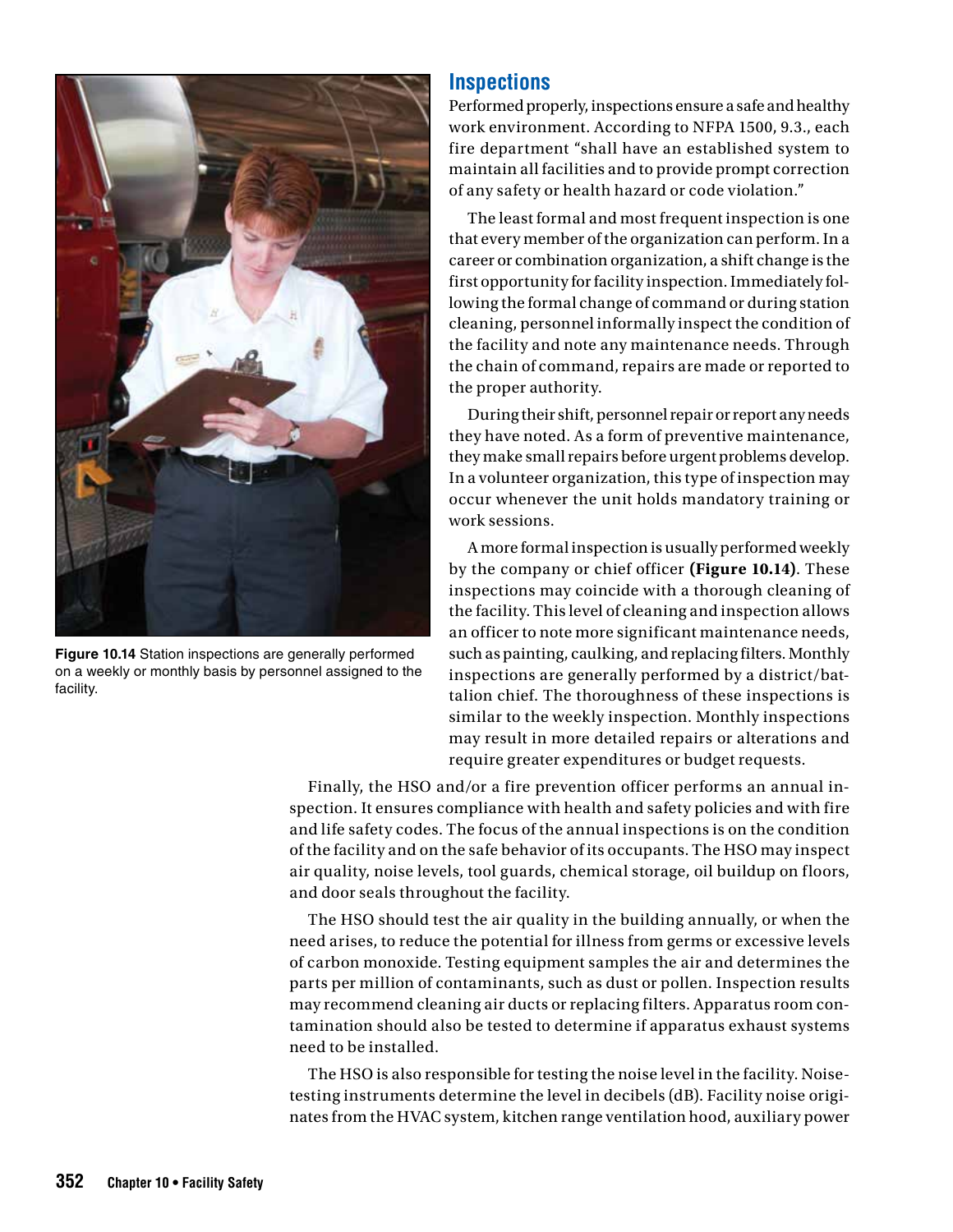generator, power tools, and equipment. The greatest source of noise is the apparatus in the bay. Although a maximum allowable noise level in the cab of the apparatus is limited to 90 dB by federal law in the United States, the level outside the vehicle may be higher. If the noise level cannot be reduced, the department may require the use of hearing protection while the apparatus is running.

Inspection checklists or reports provide a record of tests, maintenance, and repairs. These records are generally maintained for the life of the facility, or for the minimum retention time prescribed by local policy. Inspections that result in maintenance requests must be forwarded to the appropriate authority. Maintenance requests should be tracked to ensure that work is completed in a timely fashion. Repairs related to health and safety should take priority. A sample facility inspection checklist form is located in **Appendix D**.

#### **Maintenance**

Like inspections, facility maintenance is the responsibility of many people and departments. In volunteer organizations, volunteers are responsible for most of the work. In large departments, maintenance work may be assigned to another department or to a private contractor.

Basic maintenance begins with continual cleaning and care of the facility. Cleaning is usually performed at the start of each work shift. Some facilities, such as administrative offices and training sites, are cleaned by private contractors during off-duty hours. Cleaning reduces germs in the air and on surfaces that can cause illnesses and allergic reactions. A thorough cleaning of all cooking and food-preparation areas prevents the growth of microbial germs. These surfaces may need to be tested periodically to ensure that they are properly disinfected.

While local policies may vary, minor maintenance is generally performed by the facility personnel. Replacing light bulbs or HVAC filters are part of this responsibility. Major maintenance and repairs are normally performed by the organization's supply or support division, the jurisdiction's public works department, or a private contractor. Painting, roof repairs, glass replacement, plumbing and electrical repairs, and training prop repairs fall into the category of major maintenance work. In many volunteer departments, trained members of the department also perform these tasks.

Emergency personnel normally perform ground maintenance, although a local parks department or a private contractor may also provide this service. Mowing the lawn, trimming shrubs and trees, and maintaining planting beds improve the appearance of the facility and reduce the potential for vermin to nest in weeds and tall grass. However, ground maintenance can also result in injury when personnel operate power tools and equipment.

## Personal Behavior

Strategic design, regular inspection, and timely maintenance all contribute to safety and health in a fire and emergency services facility. However, the behavior of its occupants determines whether or not those conditions will last.